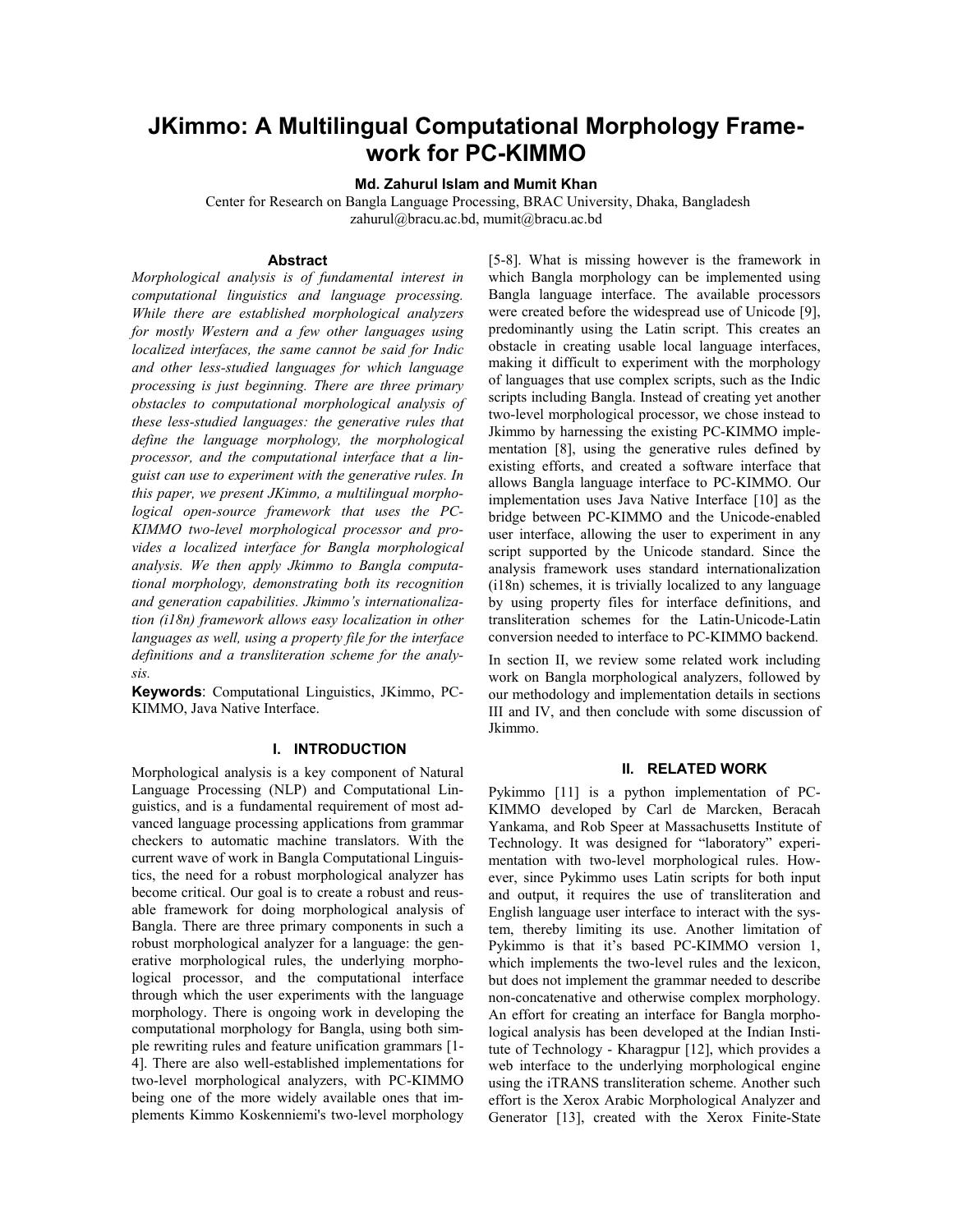Technology. The Xerox system accepts modern standard Arabic words and returns morphological analyses and glosses. It has a Java Applet interface and uses ISO-8859-6 and Unicode character encodings. It is notable that none of these systems, unlike Jkimmo, is easily extendible to other languages using Unicode-encoded input and output.

#### **III. METHODOLOGY**

## **A. PC-KIMMO OVERVIEW**

PC-KIMMO version 1 is a morphological analyzer based on Kimmo Koskenniemi's model of two-level morphology [5]. While PC-KIMMO is adequate to decompose a word into morphemes, it is not able directly to compute the part of speech of a derivationally complex word or return a word's inflectional features – precisely the information required for syntactic parsing. Koskenniemi's model of two-level morphology was based on the traditional distinction that linguists make between *morphotactics,* which enumerates the inventory of morphemes and specifies in what order they can occur, and *morphophonemics,* which accounts for alternate forms or "spellings" of morphemes according to the phonological contexts in which they occur. For example, the Bengali word েখেয়িছ is analyzed morphotactically as the stem খা followed by two the suffixes -েয় and িছ*.* However, the addition of the suffixes *-*েয়িছ apparently causes the replace ◌া by ে◌ of খা*;* thus খা and েখ are allomorphs or alternate forms of the same morpheme. Koskenniemi's model is "two-level" in the sense that a word is represented as a direct, letter-for-letter correspondence between its lexical or underlying form and its surface form. For example, the word েখেয়িছ is given this two-level representation (where *+* is a morpheme boundary symbol and *0* is a null character):

> Lexical form: খ $\circ$ া + য় েছ ি Surface form: খ $\infty$  0 য় েছ ি



Fig. 1 Main components of Karttunen's KIMMO parser version 1

PC-KIMMO version 1 has a one major deficiency, which may result in incorrect output in addition to the correct one when used in the recognition mode. Version 2 of PC-KIMMO was developed specifically to correct this deficiency. It does so by adding a third analytical component, a word grammar [7]. The word grammar is a unification-based chart parser (based on the PATR-II formalism described by Schieber in [14]) that provides

parse trees and feature structures. The chart parser was originally designed for syntactic parsing. Just as a sentence parser produces a parse tree with words as its leaf nodes, a word parser produces a parse tree with morphemes as its leaf nodes. PC-KIMMO has two functional components: *generation* and *recognition*.

## **B. GENERATION**

The PC-KIMMO's generator function recursively computes surface forms from a lexical form using a set of two-level rules expressed as finite state automata. The generator function does not make use of the lexicon. This means that it will accept input forms that are not found in the lexicon or that even violate the lexicon's constraints on morpheme order, and will still apply the phonological rules to them. To produce a surface form from a lexical form, the generator processes the input form one character at a time, left to right. For each lexical character, it tries every surface character that has been declared as corresponding to it in a feasible pair sanctioned by the description. The generator function has these inputs:

# **Lexical Form**

Initially the input form, this string contains whatever is left to process. As the function is recursively called, this string gets shorter as the result string gets longer.

## **Result**

Initially empty, this string contains the results of the generator up to the point of the current function call.

# **Rules**

This is the set of active finite state automata defined for this language.

## **Configuration**

This is an array representing the current state of all rules (automata). Initially, all states are set to 1.

#### **C. RECOGNITION**

The PC-KIMMO's recognizer function recursively computes lexical forms from a surface form using a lexicon and a set of two-level rules expressed as finite state automata. The recognizer function operates in a way similar to the generator, only in a surface to lexical direction. The recognizer processes the surface input form one character at a time, left to right. For each surface character, it tries every lexical character that has been declared as corresponding to it in a feasible pair sanctioned by the description.

The recognizer also consults the lexicon. The lexical items recorded in the lexicon are structured as a letter tree. When the recognizer tries a lexical character, it moves down the branch of the letter tree that has that character as its head node. If there is no branch starting with that letter, the lexicon blocks further progress and forces the recognizer to backtrack and try a different lexical character.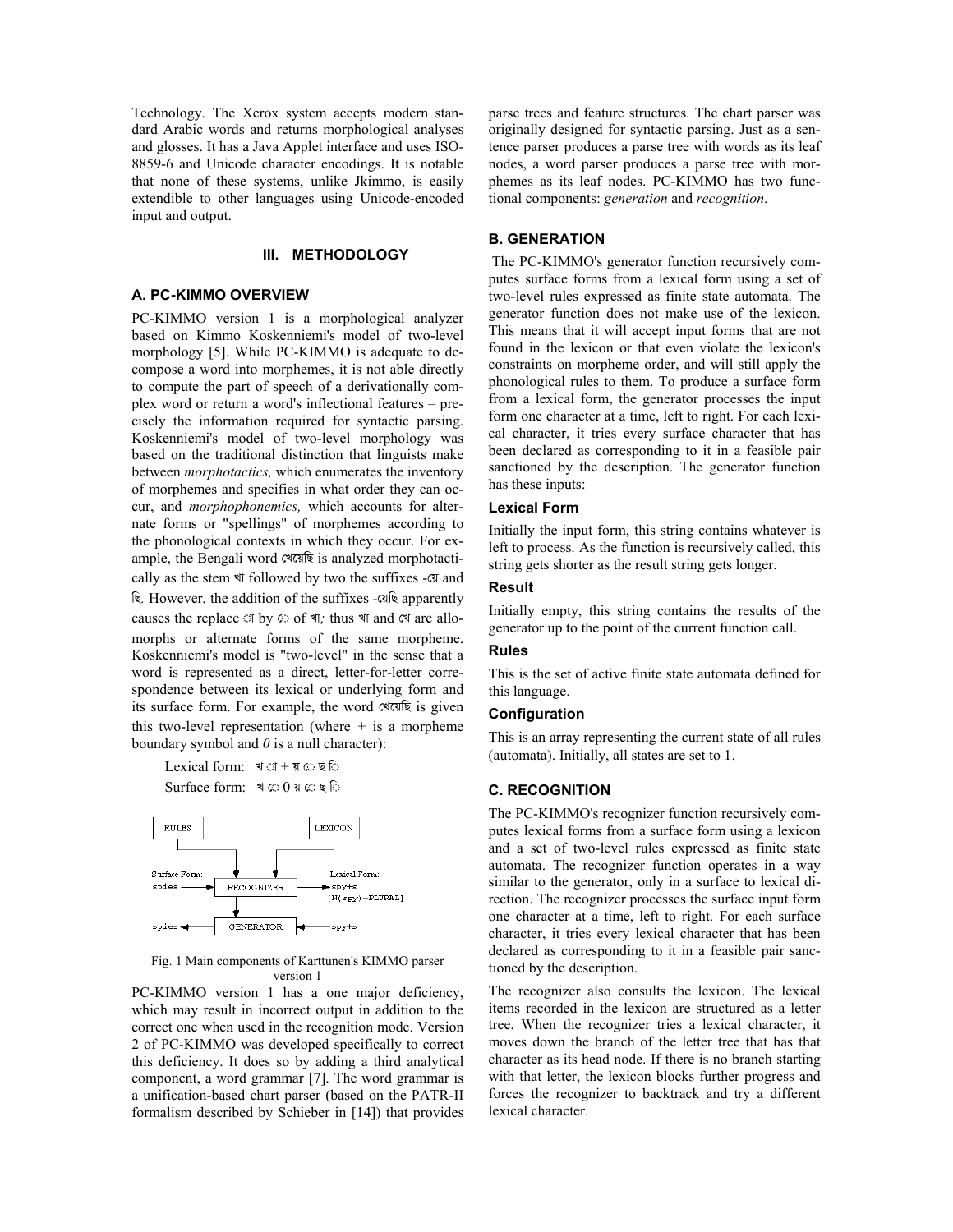The recognizer function has these inputs:

## **Surface form**

Initially the input form, this string contains whatever is left to process. As the function is recursively called, this string shorter as the result string gets longer.

# **Result**

Initially empty, this string contains the results of the recognizer up to the point of the current function call.

# **Gloss**

Initially empty, this string contains glosses for the lexical items contains in the result string.

# **Rules**

This set of active finite state automata defined for this language.

# **Configuration**

This is an array representing the current state of all rules (automata). Initially, all states are set to 1.

## **IV. IMPLEMENTATION**

 JKimmo is a graphical user interface (GUI) implemented in the JAVA programming language, using PC-KIMMO version 2 as the back end. PC-KIMMO has tree main component: two level orthographic rule, lexicon and grammar. These are also the main components of Jkimmo; in addition, JKimmo has another component the transliteration scheme. The rule file must be loaded for morphological generation and both the rule and lexicon files must be loaded for morphological recognition. For generation, JKimmo does not need the grammar file; for recognition, the grammar file is optional. Since it uses PC-KIMMO as the backend, JKimmo automatically uses feature unification grammar.

# **A. JKIMMO COMPONENTS A.1 Transliteration File**

The original PC-KIMMO software is written in C programming language and uses only Latin alphanumeric characters for input and output purposes. For inputs using scripts other than Latin, the user has to come up with his/her own transliteration scheme that uses Latin characters corresponding to characters of the non-Latin script. Viewing and understanding the input and output strings in such a way can be cumbersome and nonintuitive for the user.

JKimmo solves this problem in a modular, abstract fashion. It requires that the whole transliteration scheme be written down in a separate file. The user can then load that transliteration file. Once the transliteration file is loaded, the user can input strings and view output strings in his preferred language in an intuitive way. Transliteration scheme for Bengali language is given in Table 1.



Fig 2: Communication protocol of JKimmo and PC-KIMMO



#### **A.2 Rule File**

Two level orthographic rules are required for JKimmo. The rule file is same as PC-KIMMO rule file. The general structure of the rules file is a list of declarations composed of a keyword followed by data. The set of valid keywords in a rules file includes COMMENT, ALPHABET, NULL, ANY, BOUNDARY, SUBSET, RULE, and END. The COMMENT, SUBSET and RULE declarations are optional and also can be used more than once in a rules file. The END declaration is also optional, but can only be used once. PC-KIMMO only recognizes Latin characters in rule file. To implement rule for language that uses other than Latin script we must follow the transliteration scheme. There is a free rule compiler for PC-KIMMO called *kgen* is available. It takes rule specification and it generate rule for PC-KIMMO. There are more free tools available that can be used for rule generation.

## **A.3 Lexicon File**

JKimmo lists lexical items (indivisible words and morphemes) in their underlying forms, and encodes morphotactic constraints. Its main job is to decompose a word into a sequence of morphemes using a simple positional analysis. The positional analysis need only go far enough to ensure that all correct parses are produced but not too many incorrect parses. Co-occurrence restrictions between morpheme positions are best handled in the word grammar, not the lexicon. A lexicon consists of one main lexicon file plus one or more files of lexical entries. The general structure of the main lexicon file is a list of keyword declarations. The set of valid keywords is ALTERNATION, FEATURES, FIELDCODE, INCLUDE, and END. To write lexicons that will be used in JKimmo for language that uses other than Latin script then we has to follow the transliteration scheme.

### **A.4 Grammar File**

Grammar is optional for both JKimmo and PC-KIMMO. When the morphemes are given by the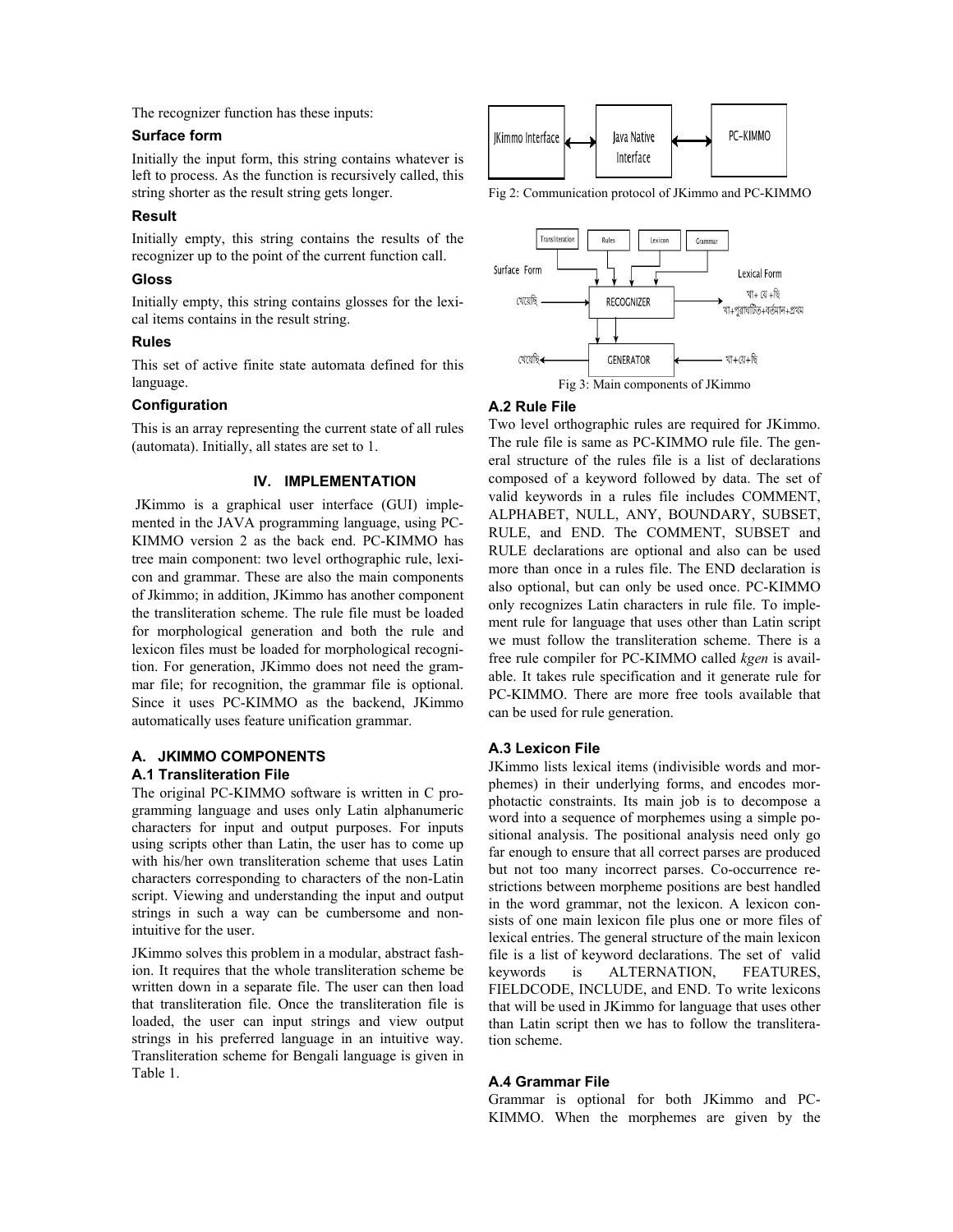| <b>Bangla</b> | Latin            | <b>Bangla</b>  | Latin          | <b>Bangla</b>           | Latin         | <b>Bangla</b> | Latin        | <b>Bangla</b>            | Latin                     |
|---------------|------------------|----------------|----------------|-------------------------|---------------|---------------|--------------|--------------------------|---------------------------|
| $\mathbb{Q}$  | $\wedge$         | ा              | a              | গ                       | G             | ণ             | N            | র                        | $\mathbf r$               |
| অ             | A                | ि              | I              | ঘ                       | G             | ত             | t            | ল                        |                           |
| আ             | $\overline{F}$   | ी              | I              | ঙ                       | $\gamma$      | থ             | T            | শ                        | S                         |
| খ             | H                | ्र             | u              | Б                       | $\mathcal{C}$ | দ             | d            | ষ                        | \$                        |
| ঈ             | L                | ू              | U              | ছ                       | $\mathcal{C}$ | ধ             | D            | স                        | S                         |
| উ             | M                | ्              | $\mathbb{R}$   | জ                       | J             | ন             | $\mathbf n$  | হ                        | $\mathbf h$               |
| T             | Q                | $G$ :          | e              | ঝ                       | J             | প             | p            | ড়                       | $\mathbf{r}$              |
| ঋ             | V                | ৈ              | E              | ঞ                       | Q             | ফ             | $\mathbf{P}$ | ঢ়                       | $\pmb{\mathsf{H}}$        |
| এ             | W                | $C \nparallel$ | $\Omega$       | ট                       | V             | ব             | b            | য়                       | Y                         |
| ঐ             | X                | ৌ              | $\overline{O}$ | र्ठ                     | W             | ভ             | B            | ং                        | $\frac{0}{0}$             |
| $\mathcal{O}$ | Z                | ক              | $\mathbf k$    | ড                       | X             | ম             | m            | $\mathbb{C}^{\circ}_{0}$ | &                         |
| Ó,            | $\boldsymbol{F}$ | খ              | K              | $\overline{\mathbf{b}}$ | Z             | য             | $\mathbf y$  | ँ                        | $\widetilde{\phantom{m}}$ |

Table 1: Bengali Transliteration scheme



Lexicon section they are combined using a word parser. Here correlations between different morphemes are considered using feature unification. The grammar file contains three sections. The first section of the grammar file contains feature abbreviations. Feature abbreviations can be used either in lexical entries or in grammar rules and are expanded by "Let" statements. For example, the feature abbreviation *pl* is expanded into the feature structure [number: PL]. The second section of the grammar file contains category templates. These are feature specifications that are attached to lexical categories such as Noun and Adjective. This greatly reduces the amount of information that must be stored in the lexicon. For example, the statement Let N be  $\leq$ number $>$  = SG means that all nouns are assigned singular number. The third section of the grammar file contains the word grammar rules. Associated with each rule are feature constraints. A feature constraint consists of two feature structures that must



Fig 4.a: Generation Example Fig 4.b: Recognition Example Fig 4.b: Recognition Example

unify with each other. Feature constraints have two functions: they constrain the operation of a rule and they pass features from one node to another up the parse tree.

## **A.5 Localized Interface**

JKimmo provides the choice of language for its interface. Currently JKimmo only support Bangla and English language for its interface. New language can be added by adding a new java *ResourceBundles* property file for that language [15].

# **B. ALGORITHM**

The algorithms used by PC-KIMMO to generate and recognize are based on descriptions in Karttunen 1983. JKimmo uses PC-KIMMO library and PC-KIMMO has two data structures: KimmoData and KimmoResult. The KimmoData data structure collects the information used for data processing within the PC-Kimmo functions. Its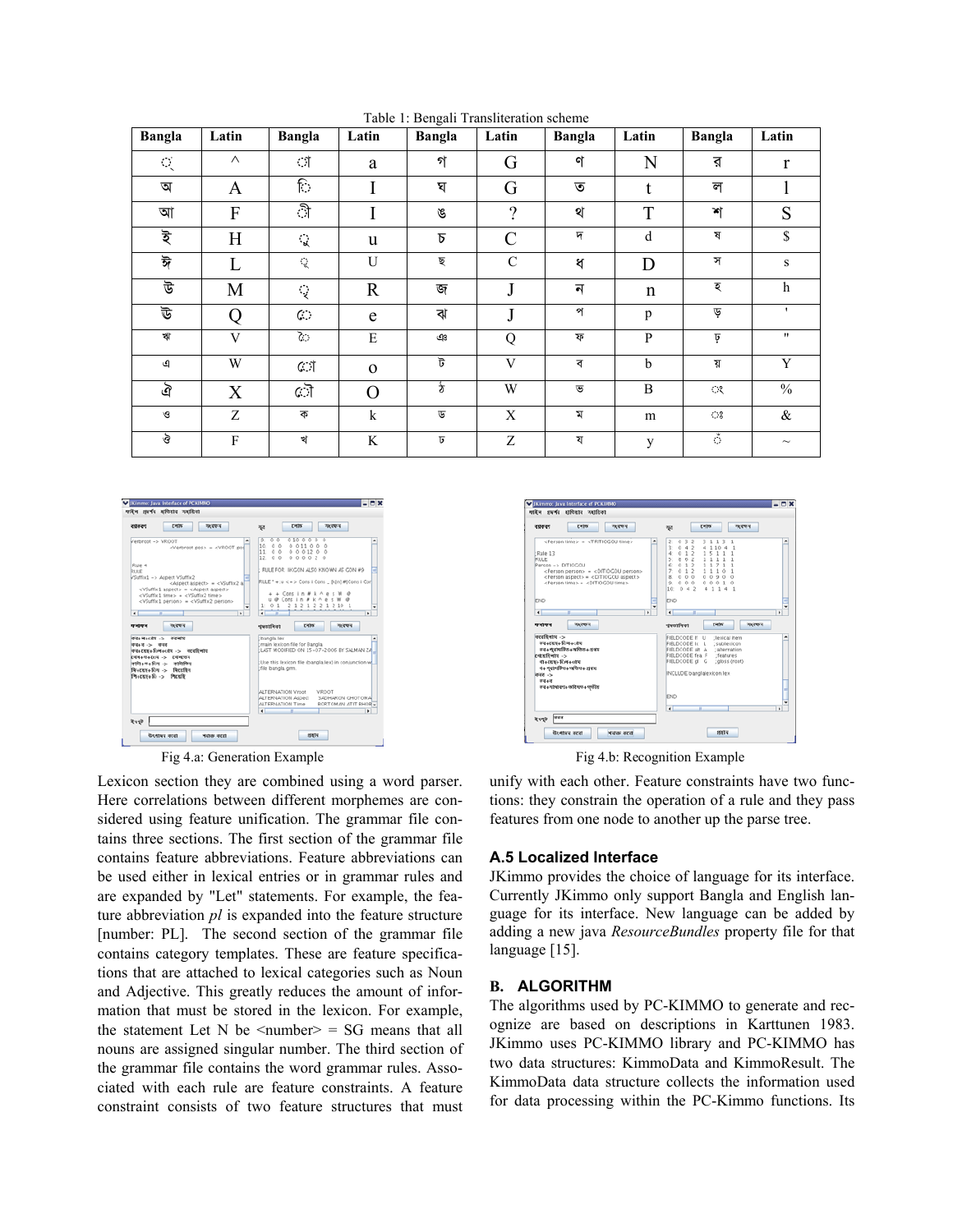general purpose is to reduce the number of parameters needed by the various functions. The KimmoResult data structure contains a single result from one of the PC-Kimmo processing functions (applyKimmoGenerator, applyKimmoRecognizer). It can be used to build a linked list for ambiguous results. These algorithms pertain only the communication between JKimmo interface and PC-KIMMO library. We have used JNI as a bridge between JKimmo interface and PC-KIMMO library. We have used both PC-KIMMO data structures to access internal components. The JNI also have some native methods for communication. This algorithm is for languages that dose not use Latin script. For languages that uses Latin script just omit transliteration related portion.

## **B.1 The Generator**

This algorithm has some perquisites like transliteration file and rule file must be loaded. The algorithm works as follows:

- 1 If the input (Lexical form) is empty but user click on generate button
	- 1.1 JKimmo will do nothing
- For each input pair containing the first character in the lexical form as the lexical character, do the following steps:
	- 2.1 If input string is correct:
		- 2.1.1 Translate the Unicode string to Latin characters string.
		- 2.1.2 JKimmo interface calls *generate* native method with translated string as argument.
		- 2.1.3 Native method calls *applyKimmoGenerator* function of PC-KIMMO library. PC-KIMMO library save the result into result data structure.
		- 2.1.4 JKimmo interface now call *getResult* native method to get the result.
		- 2.1.5 Native method extracts the result (Latin character string) from KimmoResult data structure and sends to JKimmo interface.
		- 2.1.6 JKimmo interface translate the Latin characters string to Unicode string and show the result.
	- 2.2 If input string is wrong
		- 2.2.1 JKimmo will show a warning message and do nothing.

# **B.2 The Recognizer**

This algorithm also has some perquisites like translitera-

tion file, rule file, lexicon must be loaded and grammar is optional. The algorithm works as follows:

- 1 If the input (surface) is empty but user click on recognize button
	- 1.1 JKimmo will do nothing
- 2 For each input pair containing the first character in the surface form as the lexical character, do the following steps:
	- 2.1 If input string is correct
		- 2.1.1 Translate the Unicode string to Latin characters string.
		- 2.1.2 JKimmo interface calls recognize native method with translated string as argument.
		- 2.1.3 Native method calls *applyKimmoRecognizer* function of PC-KIMMO library. PC-KIMMO library save the results into result data structure.
		- 2.1.4 JKimmo interface now call *getResult and getGloss* native method to get the results.
		- 2.1.5 Native method extracts the results (Latin character string) from KimmoResult data structure and send to JKimmo interface.
		- 2.1.6 JKimmo interface translate the Latin characters string to Unicode string and show the results.
	- 2.2 If input string is wrong
		- 2.2.1 JKimmo will show a warning message and do nothing.

# **V. CONCLUSION**

Our goal is to develop a reusable and robust open-source framework for computational morphological analysis of Bangla. We started with the existing efforts in defining the Bangla generative morphology for the rules, PC-KIMMO version 2 for the two-level morphological processor for the backend, and developed a Unicode-based multilingual interface, JKimmo, that can be used to experiment with Bangla morphology using Bangla language interface. JKimmo has been developed from the ground up as internationalized software, which means that it can be localized in any language using standard localization idioms such as property files and transliteration schemes.

Some of the limitations of the current implementation of JKimmo are however noteworthy. One of most useful features of PC-KIMMO version 2 is creating the parse tree when recognizing a surface form. JKimmo currently only shows the lexical form and its glosses. The other